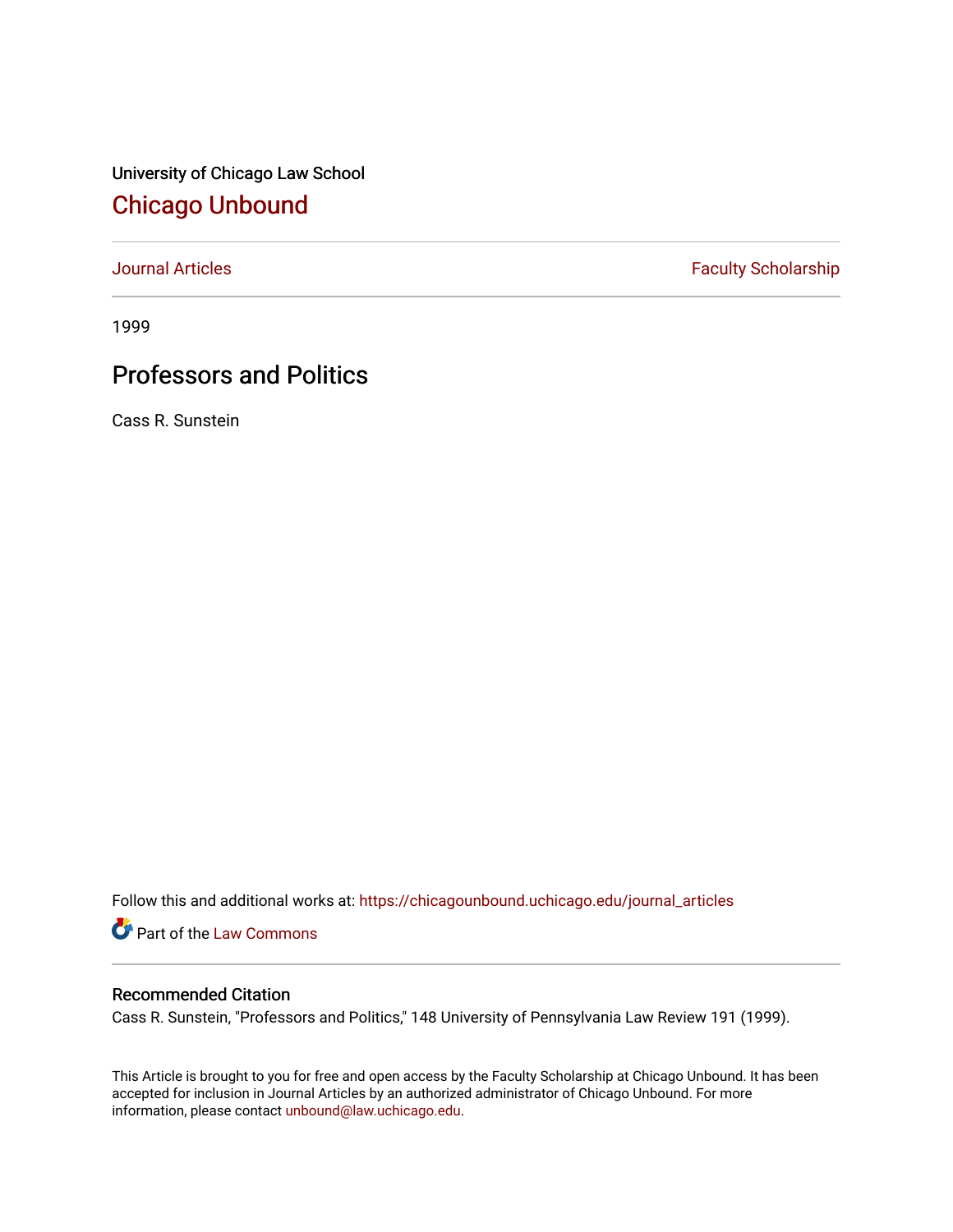### PROFESSORS AND POLITICS

## **CASS** R. **SUNSTEIN**

In the last few years, a number of law professors have been involved in some highly public issues, not least through the circulation of letters with multiple signatories, expressing a view on some issue of national importance.<sup>1</sup> It is not clear that there is anything like a trend in this direction; certainly teachers of law have participated in what some would consider "partisan politics" for many decades. But Neal Devins is right to raise questions about the legitimacy and conse quences of political involvement by academics.<sup>2</sup> It is also interesting to consider the relationship between such involvement and academic freedom; if law professors are not concerned with the pursuit of truth, the case for academic freedom is certainly weakened. The Clinton impeachment provides the immediate motivation for Devins's discussion. I offer a few remarks here on academic involvement in the impeachment debate, with a few references to my own experience,<sup>3</sup> and

<sup>&</sup>lt;sup>†</sup> Karl N. Llewellyn Distinguished Service Professor of Jurisprudence, Law School and Department of Political Science, University of Chicago. Professor Sunstein testified on the constitutional issues relating to the impeachment of President Clinton, see *Testimony Before the United States House of Representatives, Comm. on the Judiciay, Subcomm. on the Constitution* (Nov. 9, 1998) (statement of Cass R. Sunstein, Professor of Law), *available in* LEXIS, News Library, Transcripts File. I am grateful to Martha Nussbaum and Richard Posner for valuable comments on an earlier draft, and to Brooke May for research assistance.

*I See, e.g.,* Constitutional Scholars' Conference, Joint Statement, *Constitutional Scholars' Statement on Affirmative Action After* City of Richmond v. **JA.** Croson Co., **98** YALE L.J. **1711, 1712 (1989)** (arguing that municipalities should not scrap affirmative action programs in the wake of *City of Richmond v. J.A. Croson); An Open Letter to Congressman Gingrich,* 104 YALE L.J. **1539, 1539 (1995)** (urging that Congressman Gingrich rescind his proposal to amend the House Rules to require three-fifths vote for enacting laws that increase income taxes); *infra* notes **6-7** (providing text of a one-sentence letter opposing impeachment and a letter opposing Clinton's possible resignation).

*See* Neal Devins, *Bearing False Witness: The Clinton Impeachment and the Future of Academic Freedom,* 148 **U.** PA. L. REV. **165, 166 (1999)** (arguing that "when a significant number of law professors and historians hold themselves out as experts when they are **not...** allacademics pay a price").

**<sup>3</sup>**The editors have asked me to provide a few details for background; readers who dislike this sort of thing are encouraged to skip the footnotes.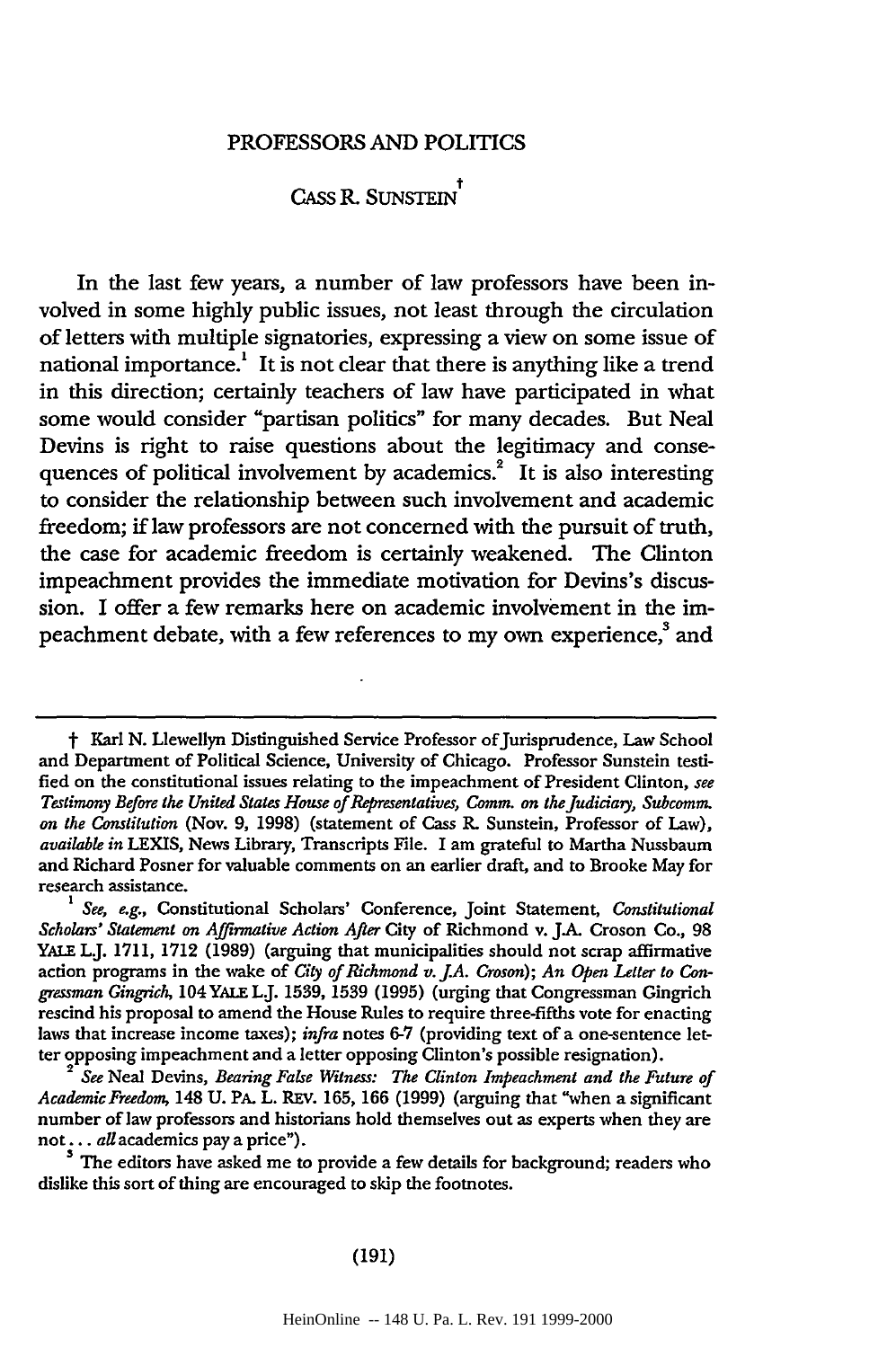with an eye toward drawing some general lessons about professors and politics, including presidential politics.

#### I. PARTICULARS

With respect to the President, the United States has now had three serious impeachment inquiries in its entire history. As the nation began discussion of the impeachment of President Clinton in 1998, many constitutional law professors concluded that no legitimate grounds for impeachment had been identified. On their view, the House of Representatives had started to embark on a constitutionally impermissible path, one with potentially significant consequences. This seemed unfortunate not merely because of the potential removal of the President, and hardly because of the nature of President Clinton's particular policies, but because of the constitutional illegitimacy and potentially destabilizing effect of resort to the impeachment mechanism.

Some law professors believed that, as a technical matter, the constitutional question was not even close.<sup>4</sup> They believed that this interpretation was not a "partisan" view, that it had nothing to do with approval of President Clinton in general, and that it was the best reading of the Constitution-a reading that would attract support from a variety of possible approaches to interpretation and that would apply regardless of the political affiliation of the President. Before the hearings, members of the House of Representatives-themselves quite uncertain about the issue-asked, in private meetings with law professors:<sup>5</sup> What do law professors generally think? Where are they? Why

<sup>4</sup> For a discussion of the Impeachment Clause, see Cass R. Sunstein, *Impeaching the President,* 147 U. PA. L. REv. 279, 280-92 (1998). Devins is wrong to say that "scholars who argued against the appropriateness of originalism at the Bork hearings made use of originalism (and little else) in arguing against the Clinton impeachment." Devins, *supra* note 2, at note 24. Professor Tribe's argument, for example, was largely textual, *see Defining "High Crimes and Misdemeanors": Basic Principles* (visited Oct. 24, 1999) <http://www.house.gov/judiciary/22398.htn> (advocating that defining impeachment properly "means taking seriously exactly what the Constitution says"), and while I did not argue against the appropriateness of originalism at the Bork hearings, my argument was typical in stressing a range of interpretive theories. SeeSunstein, *supra.* **<sup>5</sup>**I draw on personal experience here. There was a series of private, informal

meetings with several law professors who met, in small groups, with a large number of representatives, many of whom were unsure about how to think about, or vote on, the impeachment question. A vivid recollection: The representatives listened politely to the constitutional arguments, and were clearly interested in them, but some of their eyes really lit up only during discussion, in which law professors were not involved, of the underlying political dynamics.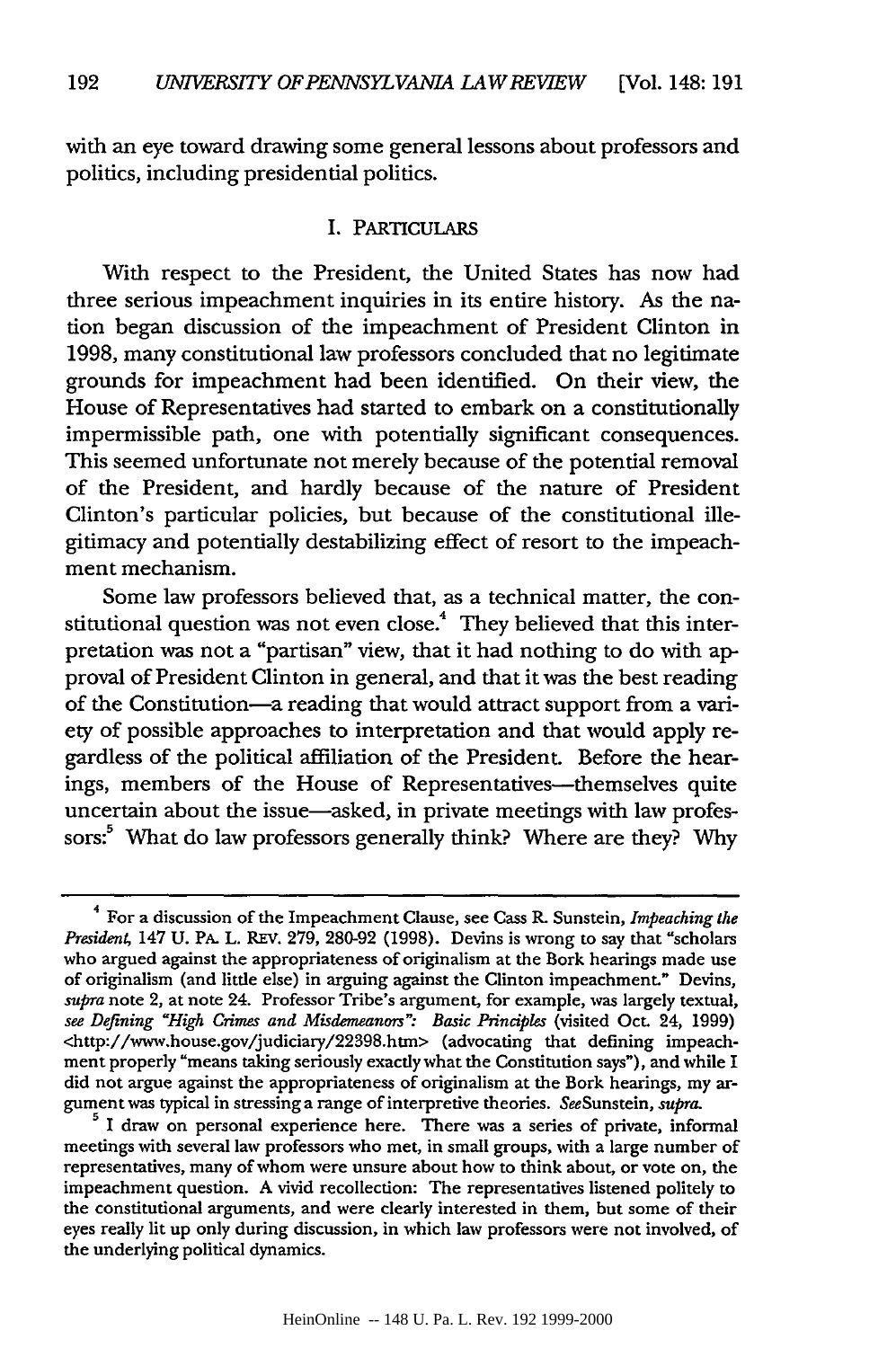aren't they saying anything? An obvious question was whether it might conceivably be useful for members of Congress, and the public, to know that there was widespread professional opinion to the effect that impeachment would be unconstitutional.

These were the circumstances in which a number of professors (including me) were willing to circulate and to sign two letters opposing impeachment. One of the letters, not limited to teachers of constitutional law but circulated to law professors generally, provided an extended analysis of the legal issues; the other, limited to teachers of constitutional law,<sup>6</sup> offered a one-sentence conclusion to the effect that impeachment would not be "appropriate" in light of the charges made by Judge Starr.<sup>7</sup>

Many of those who signed or circulated these letters accepted (as I do) all or most of Devins's general views about the need to separate professional opinion from partisan politics. To say the least, most of those of us who were involved in all this really do not enjoy participat-

Because this letter was limited to teachers of constitutional law, I think Devins is wrong to say that none of the relevant letters "made expertise a prerequisite"—at least if we assume that teachers of constitutional law generally have some expertise on the topic of impeachment. Devins, *supra* note 2, at text accompanying note 45.

I wrote and circulated the one-sentence letter after many discussions with other law professors. Some people did not like this approach, on the ground that it was without reasoning; others, including me, thought that it would be worthwhile and relevant, if only because it would show a widespread judgment on the general constitutional question without committing people to a particular argument about which they might have reservations. Here is its content:

The undersigned professors and teachers of constitutional law\* have diverse political convictions and disagree on many political and legal issues; but we agree that the possible grounds for impeachment recently identified by Kenneth Starr and David Schippers are not an appropriate basis for impeaching a President under Article II, Section 4 of the Constitution.

**\*All** of the signatories to this letter have taught the general constitutional law course or some aspect of constitutional law as part of their curricular responsibilities.

 $7$  There was also a subsequent letter, circulated after impeachment, opposing resignation on the ground that it would do damage to the constitutional structure. *See* BernardJ. Hibbits, *Law Professors Solicit Signatures for Anti-Resignation Letter* (visited Oct. 27, 1999) <http://juritlaw.pitLedu/resig.htm> (containing the full text of the letter, dated Dec. 19, 1998).

It is a considerable overstatement for Devins to say that "members of Congress were actively involved" in any academic anti-impeachment letter. Devins, *supra* note 2, at text accompanying note 66. Certainly the remarks did not lead to the letters. But I agree with Devins about the general importance of a degree of independence on the part of academics involved in these matters. Those of us who agreed with the White House on the inappropriateness of impeachment made very clear-especially in several informal discussions with lawyers there involving the constitutional standard for impeachment-that we were not working "with" or "for" the White House in any way.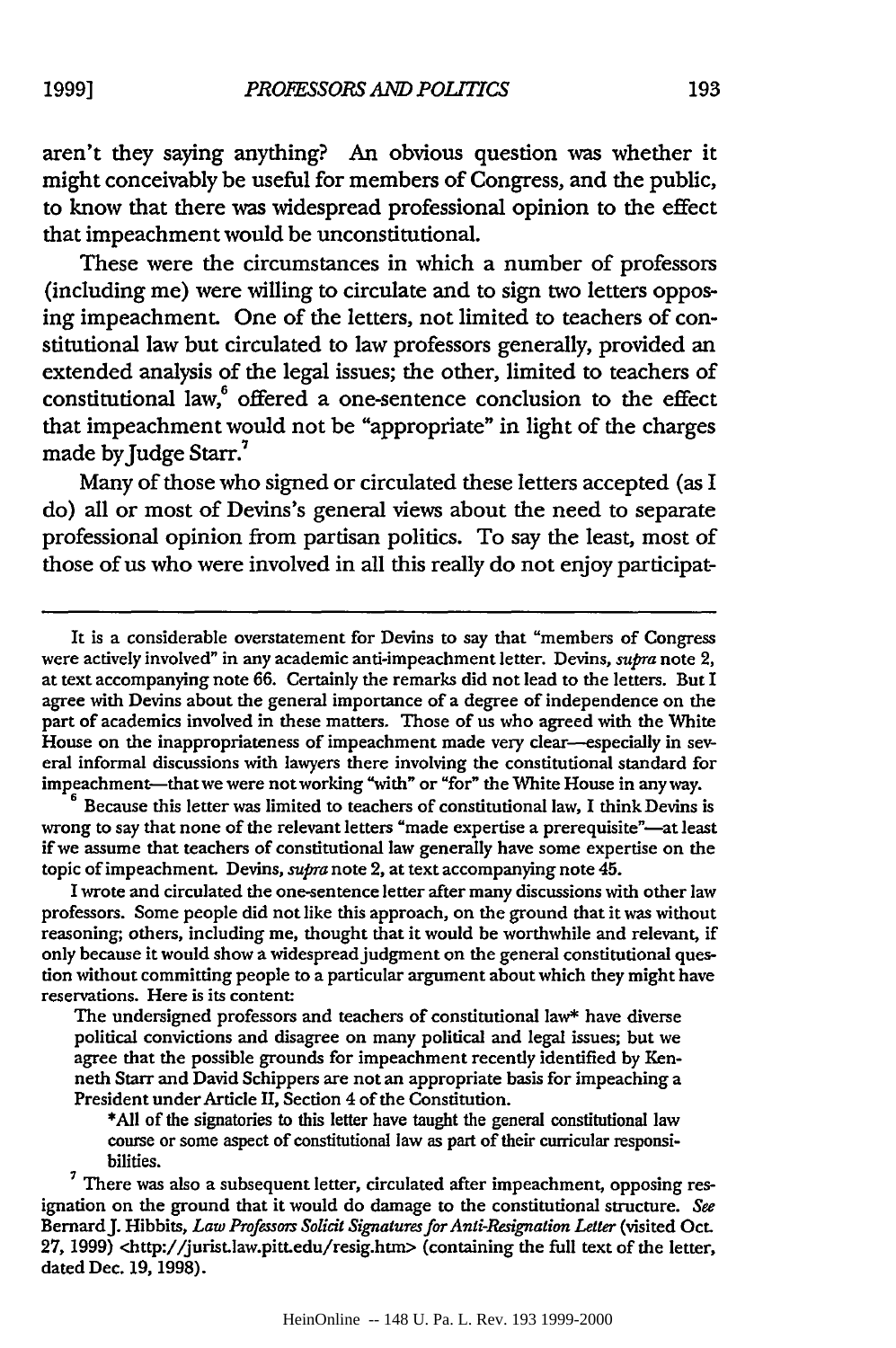ing in petition drives. Most of us thought that the process of sending and responding to emails and collecting signatures was a boring, unpleasant, and tedious business<sup>8</sup>-part of a most unwelcome (even if  $\alpha$  occasionally hilarious<sup>9</sup>) diversion from our academic jobs. Nothing here seemed glamorous, a source of "fame,"<sup>10</sup> or in anyone's selfinterest. But the relevant law professors believed that this was an exceedingly unusual event, that the House of Representatives was on the verge of acting unconstitutionally, and that it was appropriate, and maybe not inconceivably useful, for the public and elected representatives to be aware of a widespread (though not universal) professional opinion.

I am not entirely sure what, in particular, Devins thinks was wrong with all this, or what lesson he wants to draw from  $it<sup>11</sup>$ . He does not argue that the impeachment of President Clinton was constitutionally acceptable (though he may believe this). He does not demonstrate nor even claim that the law professors who signed one or another letter were wrong on the merits. Nor does he argue for the (implausible) proposition that on principle, law professors should never speak publicly about important public issues.

Devins suggests that developments of this kind may endanger academic freedom, an empirical claim that seems to me quite doubtful, even absurd. Is it imaginable that the tenure system for law professors would be eliminated if law professors frequently signed petitions on public issues? In any case, Devins does not discuss what academic freedom is for, to wit, the power to speak controversially about the

Perhaps the greatest peculiarity of the hearings was that a majority of the witnesses said that the allegations in question pointed to legitimate grounds for impeachment, thus giving the impression that teachers of constitutional law were evenly divided on the question-when in fact the overwhelming majority of constitutional law teachers believed that impeachment was constitutionally illegitimate or at least inappropriate. The selection of witnesses gave a grossly distorted picture of academic opinion.

**<sup>8</sup>** A confession: The one-sentence letter was the first such letter I have ever written and circulated, and because the process was so tedious, I hope never to have to do

such a thing again.<br>
<sup>9</sup> See infra note 31 (discussing Burden of Proof and television producers).<br>
<sup>10</sup> But see infra note 31 (discussing my dog).<br>
<sup>11</sup> Devins follows the familiar view in stating that "Republican witness House impeachment hearings testified that the President's conduct was impeachable whereas Democratic witnesses testified that it was not." Devins, *supra* note 2, at note 67. In a sense, this statement is accurate; but my hunch is that a majority of witnesses, on both sides, did not consider themselves "Republican witnesses" or "Democratic witnesses." What a strange way to conduct a hearing on the impeachment question-as if, before the debate even became serious, all Republicans were for impeachment and all Democrats against it.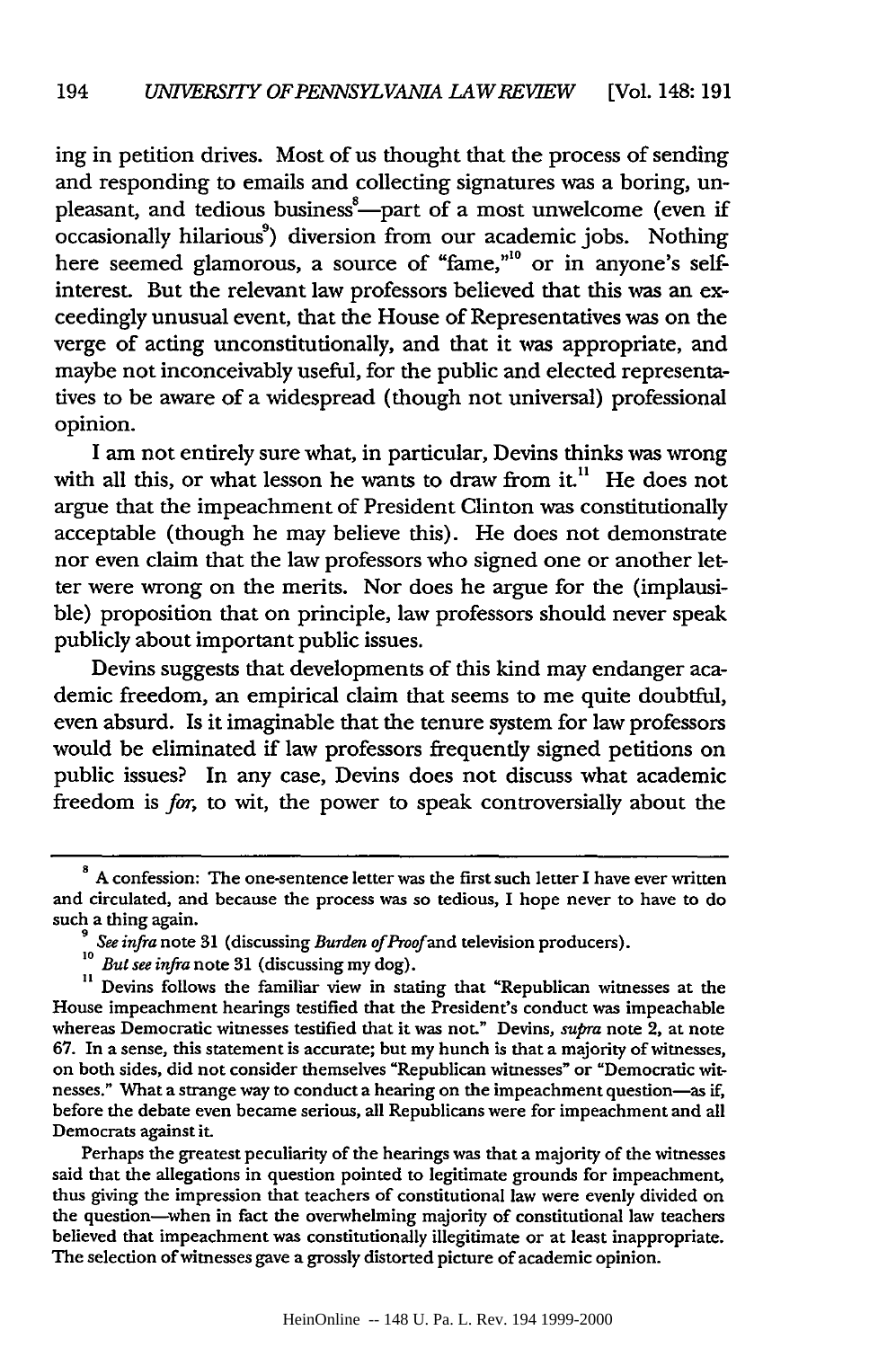truth as one sees it, free of risks of political reprisal. I agree with Devins that the principle of academic freedom is violated if those who enjoy it are not acting in good faith or are not pursuing truth (not a doubtful empirical claim about consequences but a sensible claim about principle, which is what appears to me to underlie Devins's essay). But nothing in this point argues against public statements by professors.

Devins's concerns appear narrower. It seems to me that they fall in two categories. These categories are related but best treated separately.

His first point has to do with the possibly limited expertise of many or some of those who signed the relevant letters. Devins says that "it is doubtful that many had thought seriously about the constitutional standards governing impeachment. $n^{12}$  He appears to believe that at least by implication, some or many law professors held themselves out as specialists or experts when, in fact, they lacked knowledge about impeachment that would qualify them as such.

For some of the signatories, perhaps this is true. But I think that Devins'sjudgment is too harsh. Impeachment is hardly an obscure or invisible issue in constitutional law, and in the wake of the Watergate controversy, many law professors developed genuine, if fairly general, views on the appropriate meaning of the phrase "high crimes or misdemeanors." Certainly most teachers of constitutional law know something about the governing legal standards; they know enough to know, for example, that smoking marijuana or speeding would not ordinarily count as a "high crime or misdemeanor." From there they could reason by analogy to the view that, at least as a general rule, a President cannot be impeached unless he has been charged with large-scale abuse of the powers that he has by virtue of being President.

Those law professors who signed the longer letter but who do not teach constitutional law probably believed that they knew enoughfrom training and from substantive conversations with colleagues-to have a reasonably informed opinion about the threshold question of whether the charges against President Clinton made out an impeachable offense. Law professors who do not teach constitutional law have informed views about many constitutional issues-for example, about whether racial segregation is generally unconstitutional, whether quotas can make for an acceptable affirmative action program, and

<sup>&</sup>lt;sup>12</sup> *Id.* at text accompanying note 21.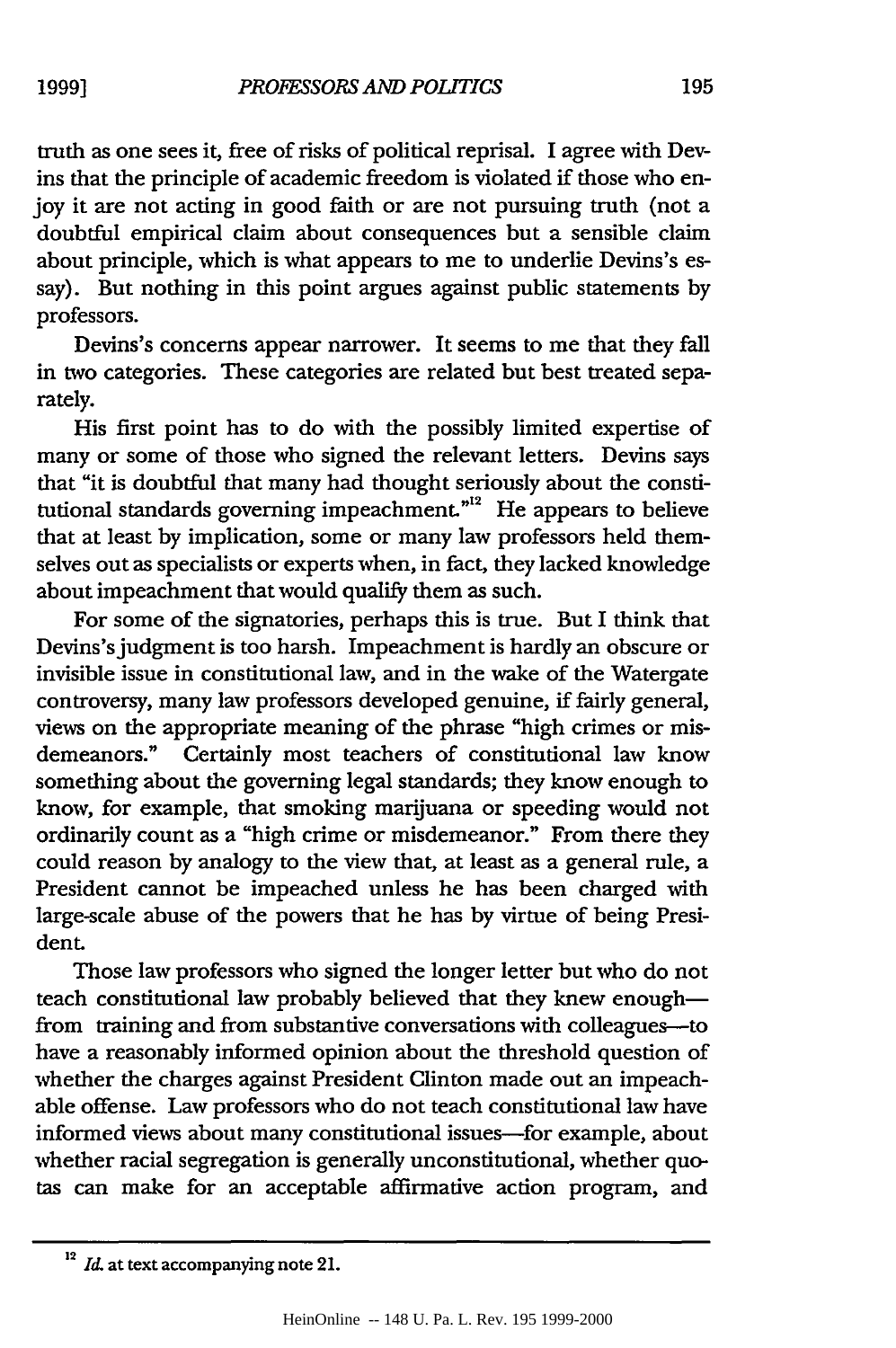whether the Constitution protects the right to use contraceptives. Many law professors believe that with respect to the charges against President Clinton, impeachment falls in the same category.<sup>13</sup> The signatories likely thought, in good faith, that they knew enough about the constitutional provision to conclude that an impeachable offense had not been made out. It is hard to see why there is anything untoward here. I agree with Devins that people should not sign petitions when they are unable to defend the relevant position publicly; but I would give the signatories the benefit of the doubt on this point.

Devins's second point has to do with the motivations of those who participated in the relevant events. He says that "[m]any of the law professor and historian signatories were animated by partisanship and self-interest ....<sup>"14</sup> This is certainly possible—and I know very little about the historians involved--but it is very hard for Devins or anyone else to have access to the motivations of strangers. Nor is it clear what he means by "self-interest" and "partisanship." Academics "who want to see their names in print"<sup> $5$ </sup> surely have much better ways to achieve that goal; it is hard to believe that publication was a significant motivating factor here. And contrary to Devins's suggestion, "celebrity"<sup>16</sup> hardly comes from signing such a letter. A few law professors may care about celebrity, but most law professors care about the law and about ideas.

The allegation of "partisanship"<sup>17</sup> raises many questions. Law professors who signed this letter were offering a judgment about the meaning of the Constitution, a judgment that they believed it to be true. In what sense was their motivation "partisan"?<sup>18</sup> A law professor who testifies that a proposed statute would violate the Constitution

<sup>&</sup>lt;sup>13</sup> Judge Posner seems to me unfair in criticizing law professors for not publicly deploring President Clinton's conduct, which, plausibly, included perjury and obstruction ofjustice. *See* RICHARD POSNER, **AN** AFFAIR OF STATE 240-45 (1999) (lamenting that "leaders of the legal profession might have been expected to emphasize the importance of the rule of law in general and of telling the truth ... These expectations would have been disappointed"). I know that many of those who opposed impeachment on constitutional grounds believed that the relevant conduct was deplorable, and certainly many of us emphasized, publicly and privately, the seriousness of perjury and obstruction ofjustice. In any case, nearly everyone, including President Clinton's closest friends and allies, as well as members of both parties, publicly deplored his conduct, and an outpouring of statements to this effect by law professors would have been largely pointless.

**<sup>14</sup>**Devins, supra note 2, at text accompanying note 31.  $\frac{15}{15}$  *II* at text accompanying  $\frac{15}{15}$  *II* at text 32.

**<sup>16</sup>***Id.*

*<sup>17</sup>Id.* at text accompanying note 31. **is** *Id.* at text accompanying note **32.**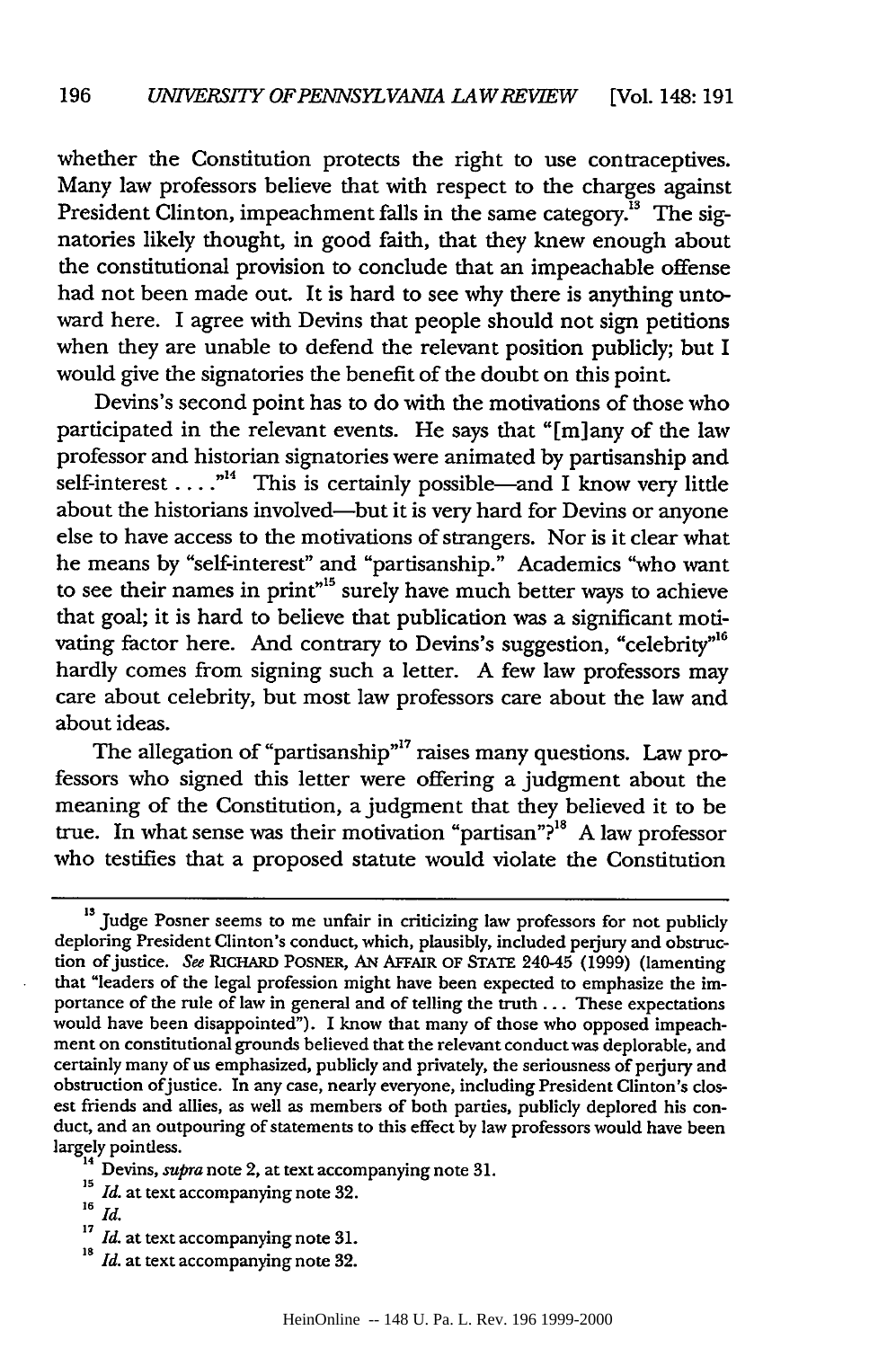should be taken to be addressing the constitutional issue and need not have a political motivation; what is different about a law professor who signs a public statement about what the Constitution means? Perhaps Devins's claim is that the professors who signed this letter were motivated not by a considered judgment about the Constitution, but by their extra-legal political convictions (in favor, for example, of government regulation and the welfare state, or in favor of President Clinton generally). But I do not know how Devins can be confident of this uncharitable judgment, and in any case, the anti-impeachment conclusion would hold if President Reagan, or a future Republican President, were subject to an impeachment inquiry on the basis of similar allegations.<sup>19</sup> I very much doubt that the signatories would change their view if the accused President had been Republican. Perhaps Devins disagrees, but he offers little basis for any such disagreement.

Devins seems to think that partisanship is established by his claim that the academy is "overwhelmingly left-liberal, overwhelmingly Democratic."<sup>20</sup> But he does not note that many people not normally characterized as "left-liberal" signed one or more of the impeachment letters.<sup>21</sup> For what it is worth, the University of Chicago Law School is

I also doubt that "many legal academics see Ken Starr... as their nemesis." Devins, *supra* note 2, at text accompanying notes 36-37. I do know that many of those (including me) who opposed Clinton's impeachment believe that Starr was a distinguished judge and a distinguished Solicitor General and have not the slightest doubt that he is an entirely honorable person. A number of us who strongly opposed im-

<sup>&</sup>lt;sup>19</sup> A possible point in support of Devins: If a group of law professors despised a certain President, they might not go to the effort to circulate and sign a letter against impeachment, even if they believed that the grounds for impeachment were invalid. Perhaps some law professors did not sign the Clinton letters even though they agreed with them, simply because they did not like President Clinton; perhaps some law professors would not sign a similar letter on behalf of, for example, President Reagan, even if they agreed with it. **<sup>20</sup>**Devins, *supra* note 2, at text accompanying note 33. 21 These include Douglas Laycock, Stephen Macedo, and Andrzej Rapaczynski. I

am sure that there are many more and am happy to say that I do not know the political views of the vast majority of signatories. Of course Devins is allowed to characterize people as he chooses, but for what it is worth, I would not describe myself as a "leftliberal," *see* Devins, *supra* note 2, at text accompanying notes 33-39, or indeed as a Democrat, *see id.* at note 36 and accompanying text.

Devins is misleading to suggest thatJudge Posner described the "law professor antiimpeachment letter as 'a form of herd behavior... by the animal that likes to see its name in print.'" Devins, *supra* note 2, at text accompanying note 54 (quoting RICHARD A. POSNER, AN AFFAIR OF STATE 242 (1999)). ActuallyJudge Posner describes this as the possible opinion of an "unkind critic," thus distancing himself from the charge, which is not his own view. RICHARD A. POSNER, AN AFFAIR **OF STATE** 242 (1999). (I owe this correction to judge Posner.)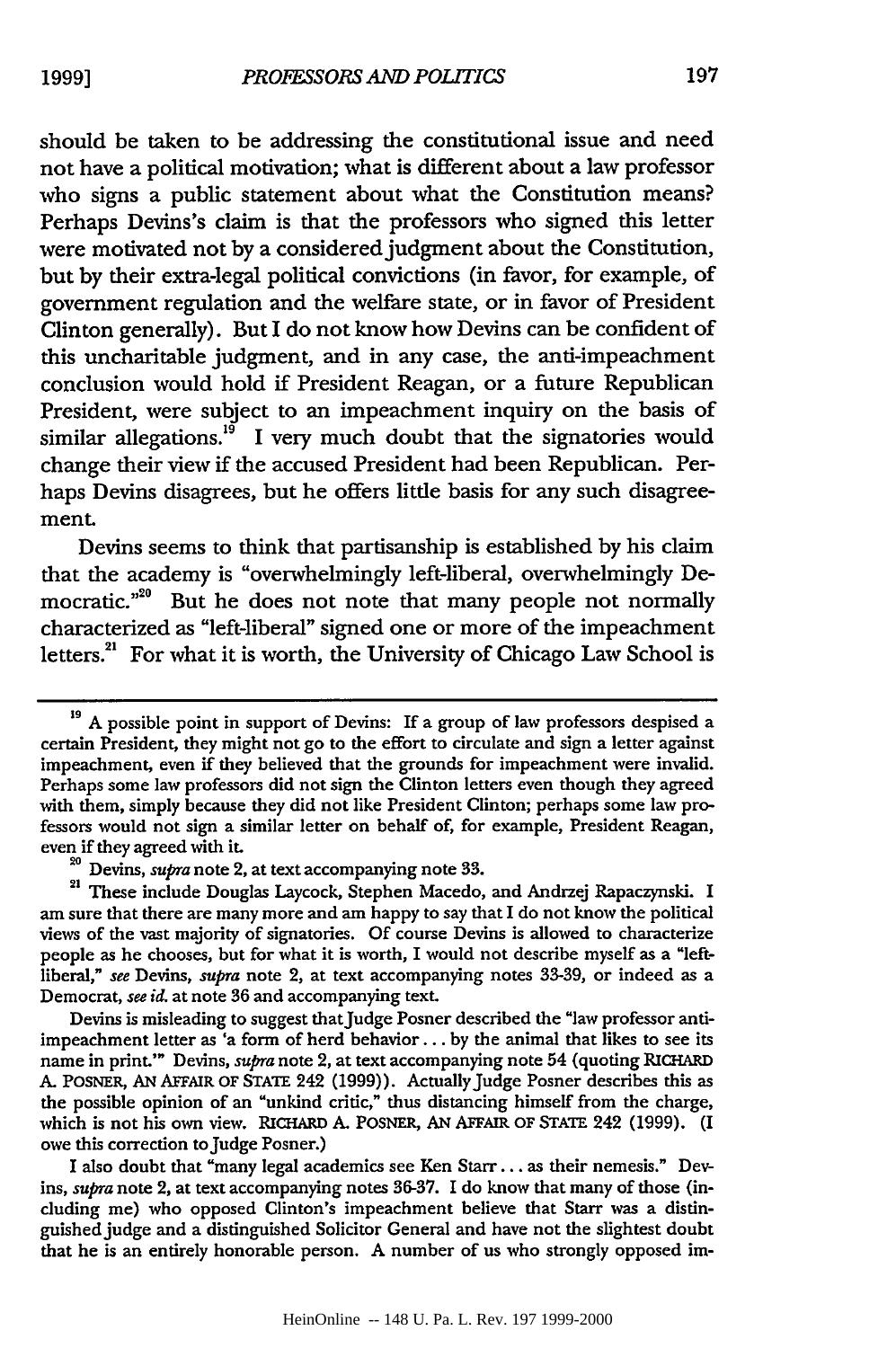not usually characterized as "left-liberal," and while I cannot speak officially or on behalf of the faculty, it seemed to me that at least a solid majority of the faculty, including many strong critics of President Clinton's policies, were opposed to impeachment on the ground that it would be illegitimate or inappropriate from the constitutional point of view. Indeed, my former colleague Michael McConnell, hardly a left-liberal, went so far as to write a letter to Congressman Hyde, sharply critical of President Clinton and suggesting that impeachment would not be unconstitutional-but pleading with Hyde not to support impeachment of the President in the midst of such partisan divisions.<sup>22</sup> Was McConnell's letter inappropriate? Unacceptably partisan? Illegitimate because (unlike the two widely distributed letters) it did not directly address a purely legal question?

The impeachment of President Clinton produced, on all sides, more than enough challenges to other people's motivations.<sup>23</sup> I am not sure why Devins does not, with respect to law professors and historians on all sides, indulge a principle of charity-suggesting that in cases of doubt, we should assume that those with whom we disagree are acting in good faith and on the basis of evidence that they honestly believe to be sufficient.<sup>24</sup>

<sup>23</sup> This seems to me to infect RICHARD A. POSNER, AN AFFAIR OF STATE (1999) as well, where analysis of the constitutional issue seems to me remarkably casual and offhand. *See id.* at 94-109 (discussing the history and scope of impeachment through a "structural and pragmatic... approach to constitutional meaning").

**<sup>24</sup>**I share many of Devins's concerns about the political campaign against Judge Robert Bork. But I do not think that the law professors who opposed Bork's confirmation did so because they "saw Bork as a threat to their status and influence." Devins, *supra* note 2, at text accompanying notes 51-53. I think that they did so on principle, that is, because they believed thatJudge Bork's view about constitutional interpretation would be a threat to constitutional ideals, properly understood. They may have been wrong on the merits, and I agree with Devins that petitions of the sort circulated againstJudge Bork should be rare. (In the interest of full disclosure, I should say that I testified quite critically about Judge Bork's views on separation of powers questions, but signed no petitions and took no public position on the question of whether he should be confirmed.)

peachment, and who were quite critical of some of the decisions of the Office of Independent Counsel, knowJudge Starr, like and respect him personally, and believe that the personal attacks on him and his motivations were absurd and baseless.

*See* Letter from Michael W. McConnell, Presidential Professor, The University of Utah College of Law, to Henry J. Hyde, Jr., Chairman, Committee on the Judiciary Committee of the House of Representatives 1-2 (Dec. 12, 1998) (on file with the *University of Pennsylvania Law Review)* (indicating that while "the Constitution allows for the possibility that an elected President may so abuse the public trust that he can and should be removed," still "a President should [not] be impeached or removed from office solely on the votes of his political rivals").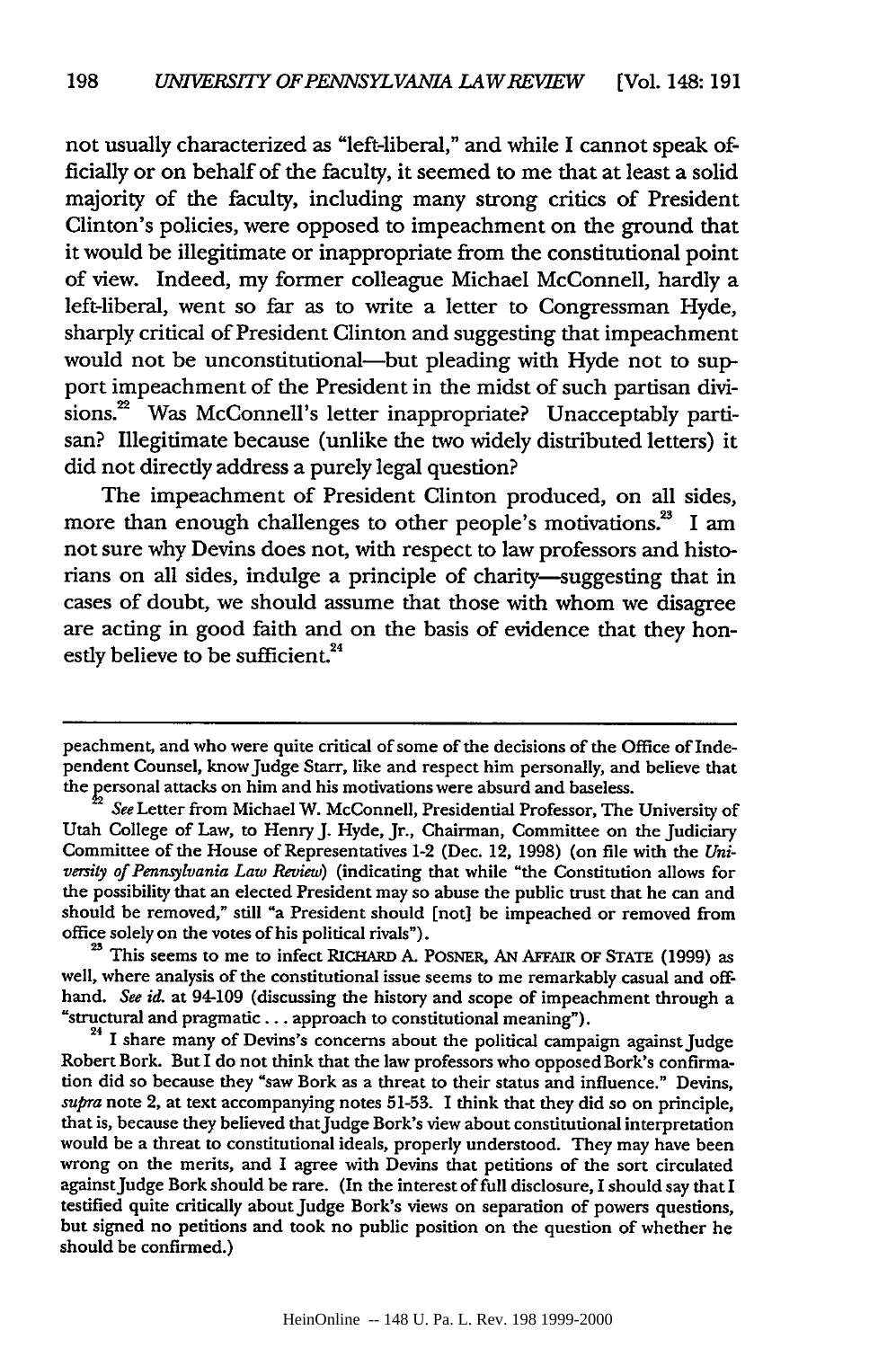#### II. GENERALITIES

There are much broader questions in the background. Devins thinks that academic participation in the Clinton impeachment is part of a larger trend and a more general problem, one that threatens academic freedom itself. Thus he writes that "[t]oday, academics seek fame through talk show appearances, op-ed pieces, and trade press books."<sup>25</sup> Devins also says that "the traditional image of the academic has given way to 'postmodernism, multiculturalism, and political correctness,"<sup>26</sup> and hence that "there is good reason to doubt whether academics still think of themselves as truth seekers." $27$  His suggestion appears to be that the involvement of law professors in the Clinton impeachment signals a larger trend toward highly partisan, mostly leftwing activity, in which law professors do not care about truth but instead push some kind of political agenda. Devins suggests that if professors are engaging in partisan politics, academic freedom is at risk. I share many of his concerns, and I agree that the principle of academic freedom is undermined if professors do not care about truth. But there seem to me to be three problems with his claims here.

The first problem is that there is no single way to be a law professor. Most of us, most of the time, are devoted to teaching and research; few of us "seek fame" or anything else through talk shows, oped pieces, and trade press books. But some professors sometimes do express their views on talk shows, and a few more write op-ed pieces and publish with trade presses. Why is this so terrible, or indeed terrible at all? (Can anyone really object that Gerald Gunther published his excellent book on Learned Hand<sup>28</sup> with Knopf rather than Stanford University Press?) One of the purposes of academic freedom is to permit professors to speak publicly without fear of reprisal, and those who write op-eds or publish with a trade press are doing what academic freedom is designed to permit them to do. My hunch is that when law professors write op-eds or go on television, it is to express the truth as they see it, not to "achieve their fifteen minutes of fame."<sup>29</sup> Some people spend all of their time on teaching and academic projects; others testify before Congress and write an occasional amicus brief; still others write op-eds and say what they think on radio or tele-

*Id.* at text accompanying note **55. <sup>26</sup>***Id.* **at text accompanying** note **75 (quoting David** M. **Rabban,** *Can Academic Freedom SurvivePostmodernism?,* **86** CAL **L. REV. 1377, 1378 (1998)). <sup>27</sup>I.**

**<sup>28</sup>**GERALD **GUNTHER, LEARNED HAND: THE MAN AND THEJUDGE** (1994).

**<sup>29</sup>Devins,** *supra* note 2, at text **accompanying** note **55.**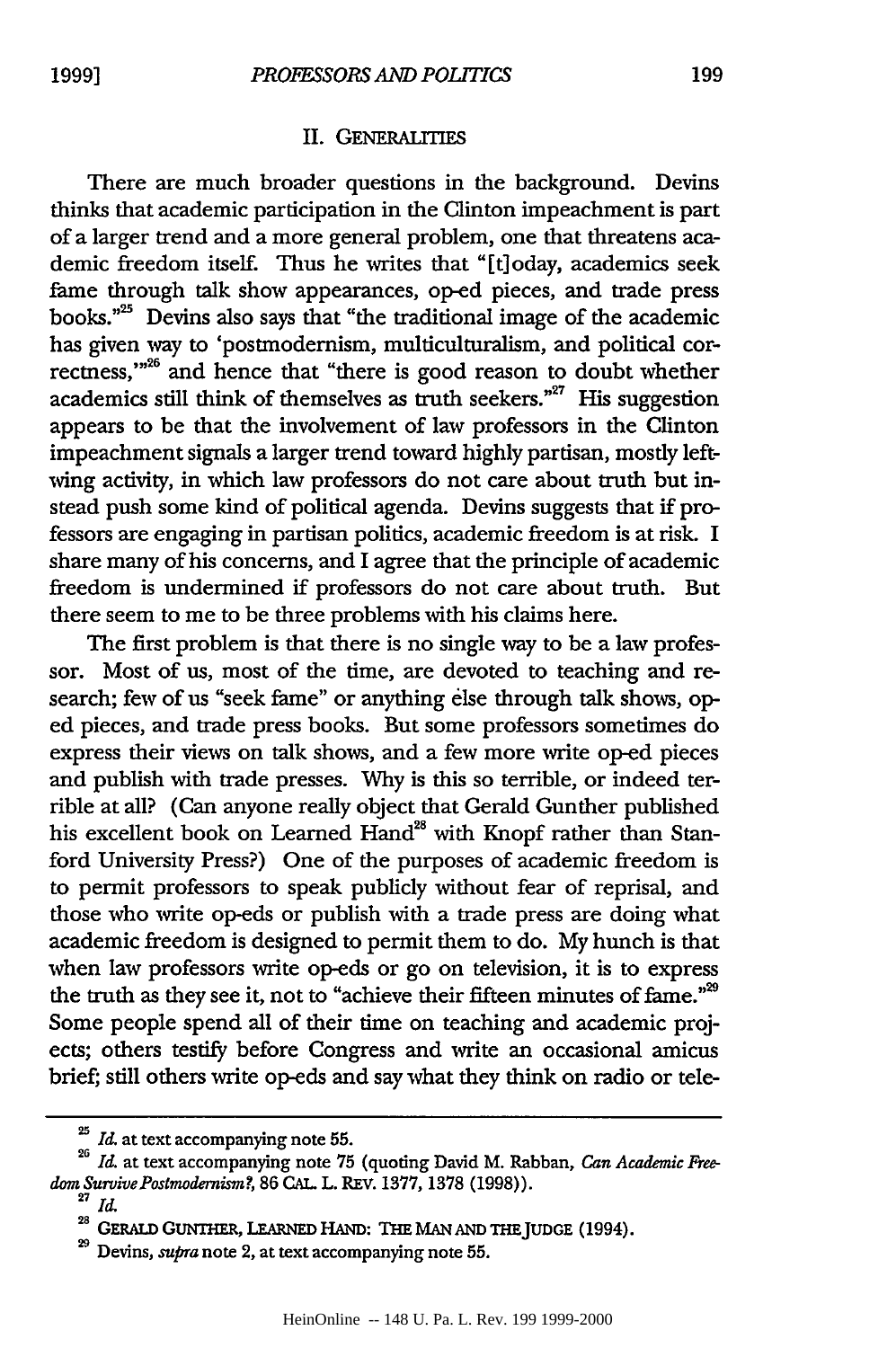vision shows. Of course some of us may not think so well of colleagues who spend a lot of time on talk shows, especially in light of the (ridiculous, hilarious $^{30}$ ) restrictions of the format, $^{31}$  and above all if this comes at the expense of their scholarship and teaching. But since there are many ways to be a good law professor, and so long as teaching and research are not cheapened or neglected, I do not quite see Devins's objection here.

The second problem with Devins's claims is that they overlook the fact that it is perfectly responsible, maybe even a civic duty, for law professors to participate in public affairs, at least some of the time, by showing how what they know bears on public issues. (I do not believe that Devins disagrees with this point.) If, for example, a teacher of constitutional law thinks that a proposed law is unconstitutional, there should be no taboo on her saying so, even through an op-ed piece. If a teacher of criminal law believes that laws forbidding gang loitering

Attainder).<br><sup>31</sup> A personal anecdote: I appeared on several shows to discuss impeachment issues, but the format seemed so confining, and so conducive to ludicrous oversimplification, and driving there and back seemed so time consuming, that after a while I decided not to do it anymore. I told a producer of CNN's *Burden of Proof* that I would no longer discuss impeachment, and would appear on the program if and only if my new dog Perry, a (photogenic) Rhodesian Ridgeback puppy, could appear with me. They called my bluff. The show aired on December **31,** 1998, and dealt with legal issues re- lating to dogs. My dog did become at least somewhat famous; in the middle of the show, the producer broke in to tell me that CNN was being "flooded" with calls and compliments about Perry. Interested readers (can there possibly be any?), those who think I'm joking, and Rhodesian Ridgeback enthusiasts can find the transcript at CNN *Burden of Proof* (CNN television broadcast, Dec. 31, 1998), *available in* LEXIS, transcript no. 98123100V12. [Ed. Note: Perry's photo is available at <http://studentwww.uchicago.edu/orgs/law-phoenix/2bear.html>].

A small media notation: The producers who invite people to appear on their shows seem to have the same style and character as that of the on-air hosts of those shows (is this an antecedentjob qualification, or does it develop over time?). Thus the most hilarious invitation came from the producer of the show *Hardball*, whose invitation appeared in *exactly* the same staccato voice as that of Chris Matthews, the host of the show: *We-want-you-on-Hardball-know-about-it?*

**so** For example: In one interview on **CNN,** I was required to try to stand on a stack of extremely unsteady boxes, not as a scientific experiment or medical test or cruelty of some kind, but so as to ensure a view of the Capitol building on the television screen. Most of the time, it seemed likely that I would fall off. (This interview was live.) And apparently all law professors on television are, by some firmly enforced unwritten rule, required to try to hold a small piece of equipment in one ear, so as to be able to communicate with other people on the show, including the host. (It isn't easy to hold things in your ear.) Most of the time, the small piece of equipment does not fall out; but some of the time, it does. (This is especially troublesome when you are trying to balance yourself on a stack of extremely unsteady boxes.) *See Burden of Proof (CNN* television broadcast, Nov. 9, 1998), *available in* LEXIS transcript no. 98110900V12 (discussing the meaning of "other High Crimes and Misdemeanors," perjury, and Bills of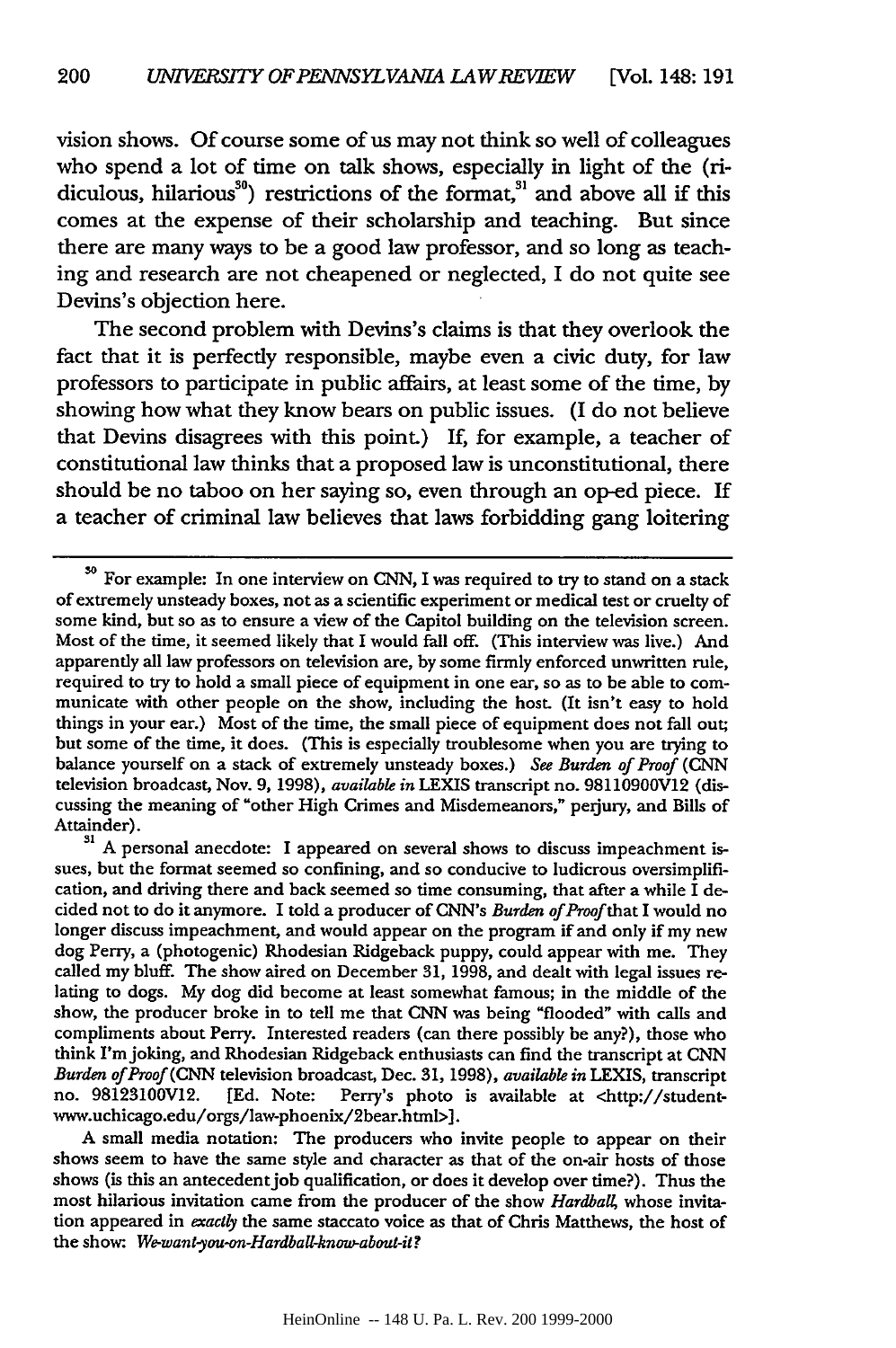will or will not deter crime, and has reasons for the belief, it is important for the public to know about this. This is an ordinary part of civic discourse, and a nation is better off with it than without it. Indeed, this kind of academic engagement is one of the things that academic freedom is designed to allow.

Of course silence about public issues can be legitimate too. Whether or not professors should speak publicly depends at least partly on the justice or injustice, and on the legality or illegality, of the practices at issue. Since silence is a choice and not a neutral position, professors, like other citizens, are properly criticized for failing to speak out on certain questions, at least if they have relevant expertise. Teachers of constitutional law would have been properly criticized, I believe, if they had remained silent during the unconstitutional impeachment of President Clinton.

If it is legitimate for one professor to speak publicly, it is not illegitimate for a group of them to do so, at least on rare occasions. Surely it is relevant that law professors are by their very profession concerned with highly public issues. They are unlike teachers of French literature, for their daily life is likely to breed expertise on issues that will, at one point or another, have public salience. I emphatically agree with Devins's concluding suggestion-that academics should not sign letters that they could not defend publicly. $32$  But this is a test that could, I believe, be easily passed by those who signed the anti-impeachment letters, and indeed I doubt that this test would be flunked by many academics with respect to letters they have signed in the past.

The final problem is that it is unclear what Devins means to claim with his invocation of "postmodernism, multiculturalism, and political correctness."33 Very few of those involved in the Clinton impeachment letters have any sympathy with postmodernism, a movement that (in my view fortunately) has had only a sporadic influence on the academic study of law-far less of an impact than, for example, that of the economic analysis of law. "Multiculturalism" can be understood in many different ways, and certainly no form of "multiculturalism" now dominates law schools. "Political correctness," if understood as a social taboo on the expression of unpopular opinions, is certainly to be deplored.<sup>34</sup> But so understood, it is hardly limited to left-leaning aca-

**1999]**

<sup>32</sup> Devins, supra note 2, at text accompanying note **109** (advocating this test as a means of ensuring that academics do the necessary work before registering opinions).

<sup>&</sup>lt;sup>33</sup> *Id.* at text accompanying note 75 (internal quotations omitted).<br><sup>34</sup> A qualification: Some unpopular opinions are properly subject to taboo; con-